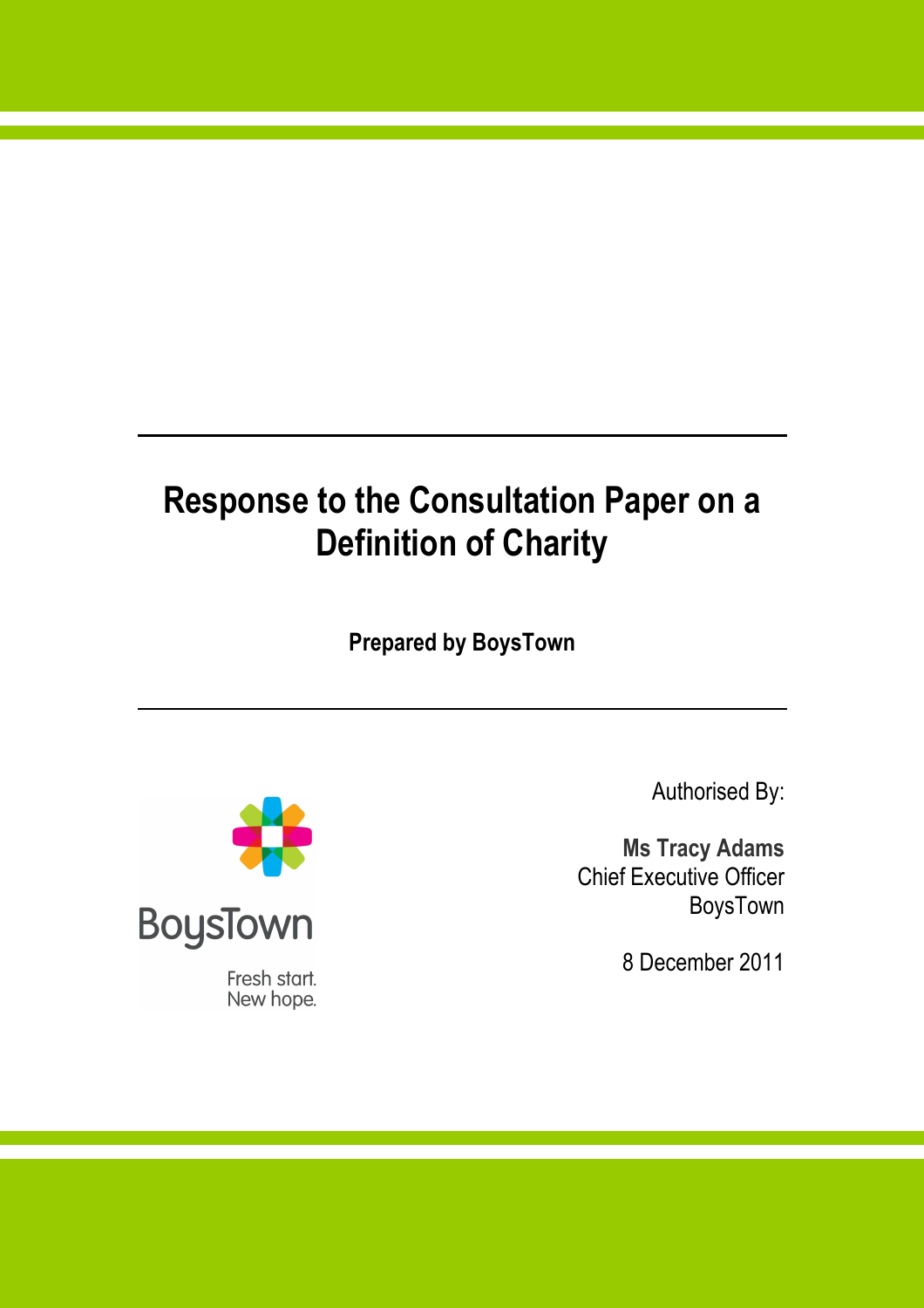# **Introduction**

 BoysTown is generally in support of the proposed provisions concerning the definition of Australian charities outlined in this Consultation Paper. It is in the interest of legitimate Australian charities to have a robust legislative definition concerning the purpose and scope of charitable operations. It is also critical that legislation promotes transparency and community accountability for the governance of charities. In relation to both these considerations it is our view that the legislative enactment of these proposed will support the achievement of these social policy objectives.

 BoysTown has been an active participant in the Not for Profit reform process. We have provided submissions in response to two earlier Consultation Papers dealing with the formation of a National Not for Profit Regulator and the Targeting of Tax Concessions for Not for Profit organisations. Consistent with our earlier submissions it remains our view that it will be critical for Not for Profit organisations delivering social and community welfare services to be presented with a finalised package of proposed reforms and to be given an opportunity to provide feedback to the Commonwealth Government on their implications and implementation requirements if this reform process is to be effective and to be based on true partnership. For example, some of our feedback in relation to the Consultation Paper on the Better Targeting of Tax Concessions stated that it could not be fairly determined as to what a related and non-related business activity is for a charity unless there was in place a consistent legal definition as to what constituents a charity. Consequently this consultation on the purpose of charitable organisations should have predated the debate concerning the taxation of charities. This issue highlights the risk that unless there is an opportunity to review these reforms as a whole then a piecemeal approach will be taken to their implementation which may unintentionally impact on the operations of organisations delivering services to the most disadvantaged people in our community. Consequently BoysTown recommends that the Commonwealth Government at the time of releasing the exposure draft for the proposed Charities Bill also release a White Paper on all other proposed legislative and taxation changes in respect to charities so that the sector will be in a position to provide informed comment on the suite of changes being proposed by Government to reform the sector.

### **Recommendations:**

- **1.** That the Commonwealth Government at the time of releasing the exposure draft for the proposed Charities Bill also release a White Paper on all other proposed legislative and taxation changes in respect to charities so that the sector will be in a position to provide informed comment on the total reform strategy for Not for Profit and Charitable organisations.
- **2.** That the Australian Charities and Not for Profit Commission once fully operative, work in partnership with the Not for Profit sector to develop and implement the public benefit test procedure.
- **3.** That urgent action be taken through the Council of Australian Governments to harmonise national fundraising legislation and regulation once cross-jurisdictional agreement is reached on the legal definition of charities.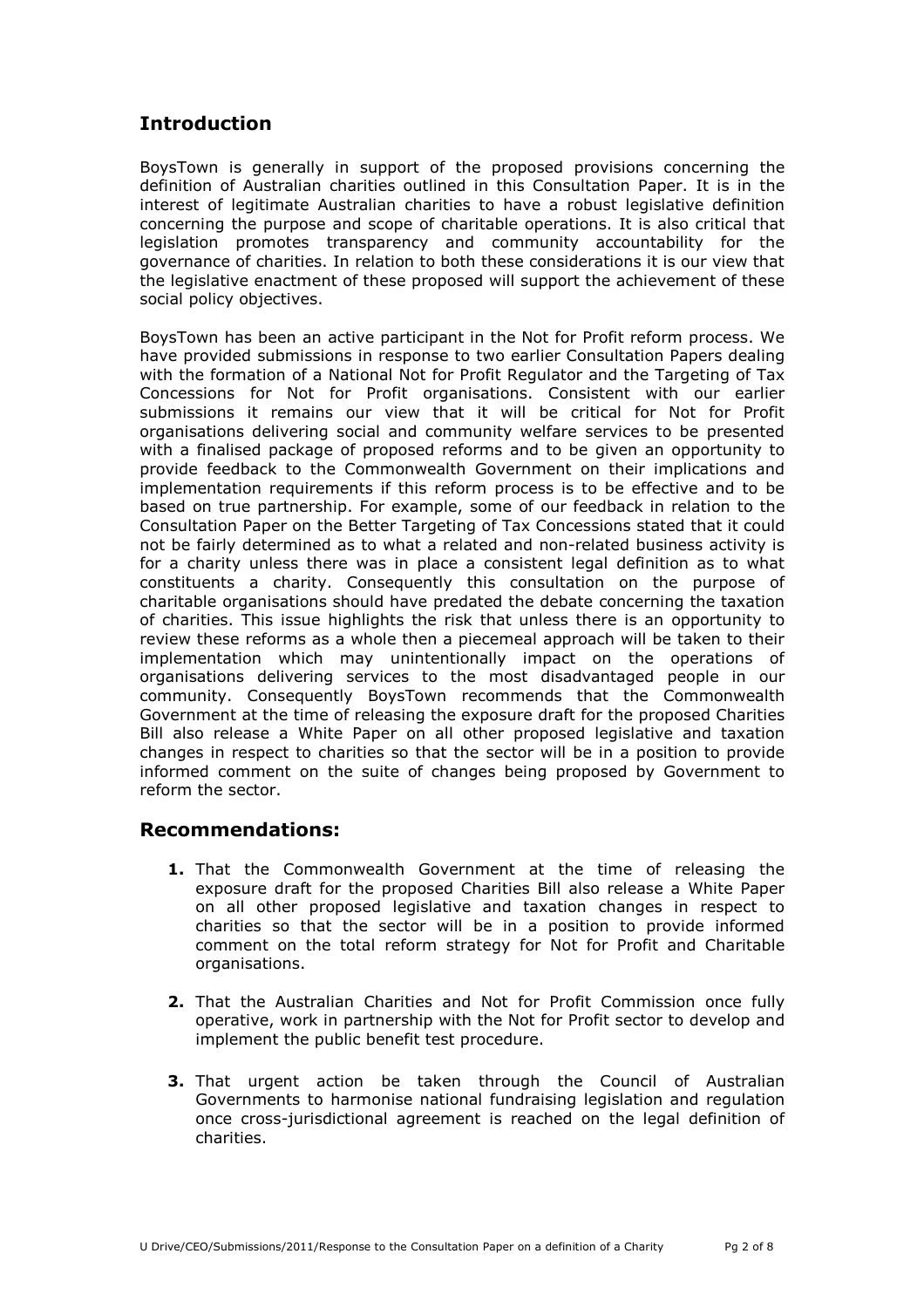## **About BoysTown**

 BoysTown is a national organisation and registered charity which specialises in helping disadvantaged young people and families who are at risk of social exclusion. Established in 1961, BoysTown's mission *is to enable young people, especially those who are marginalised and without voice, to improve their quality of life.* BoysTown believes that all young people in Australia should be able to lead hope-filled lives, and have the capacity to participate fully in the society in which they live.

 BoysTown currently provides a range of services to young people and families seeking one-off and more intensive support including:

- • Kids Helpline, a national 24/7 telephone and on-line counselling and support service for five to 25 year olds with special capacity for young people with mental health issues;
- • Accommodation responses to homeless families and women and children seeking refuge from Domestic/Family Violence;
- • Parenting programs offering case work, individual and group work support and child development programs for young parents and their children;
- • Parentline, a telephone counselling service for parents and carers in Queensland and the Northern Territory;
- • Paid employment to more than 400 young people each year in supported social enterprises to assist their transition to mainstream work;
- • Training and employment programs that skill approximately 6,000 young people each year, allowing them to re-engage with education and/or employment, and
- • Response to the needs of the peoples of the remote Indigenous communities of the Tjurabalan in Western Australia

 BoysTown is constituted as a Public Company Limited by Guarantee. Our organisation has its own independent income derived from an active and national fundraising program including the BoysTown Art Union, corporate sponsorships, work-place giving programs, donations and bequests. More than 60% of BoysTown's income is derived from this fundraising program with the remainder being comprised of Commonwealth and State grants and fee for service activities. We place great importance on our independent fundraising capability as it allows the organisation to deliver high impact services by supplementing Government funding as well as initiating innovative services in response to the needs of young people and their families in areas where Government funding has been traditionally limited. Program and the national telephone and online counselling services for children and young people (Kids Helpline). Such services include BoysTown's Domestic Violence

## **Issues in Defining Charity**

Consultation Questions:

 *1. Are there any issues with amending the 2003 definition to replace the 'dominant purpose' requirement with the requirement that a charity have an exclusive charitable purpose?* 

 BoysTown supports this amendment on the basis that all activities undertaken by charities should be supportive of its charitable purpose outlined for incorporated bodies in its constitution.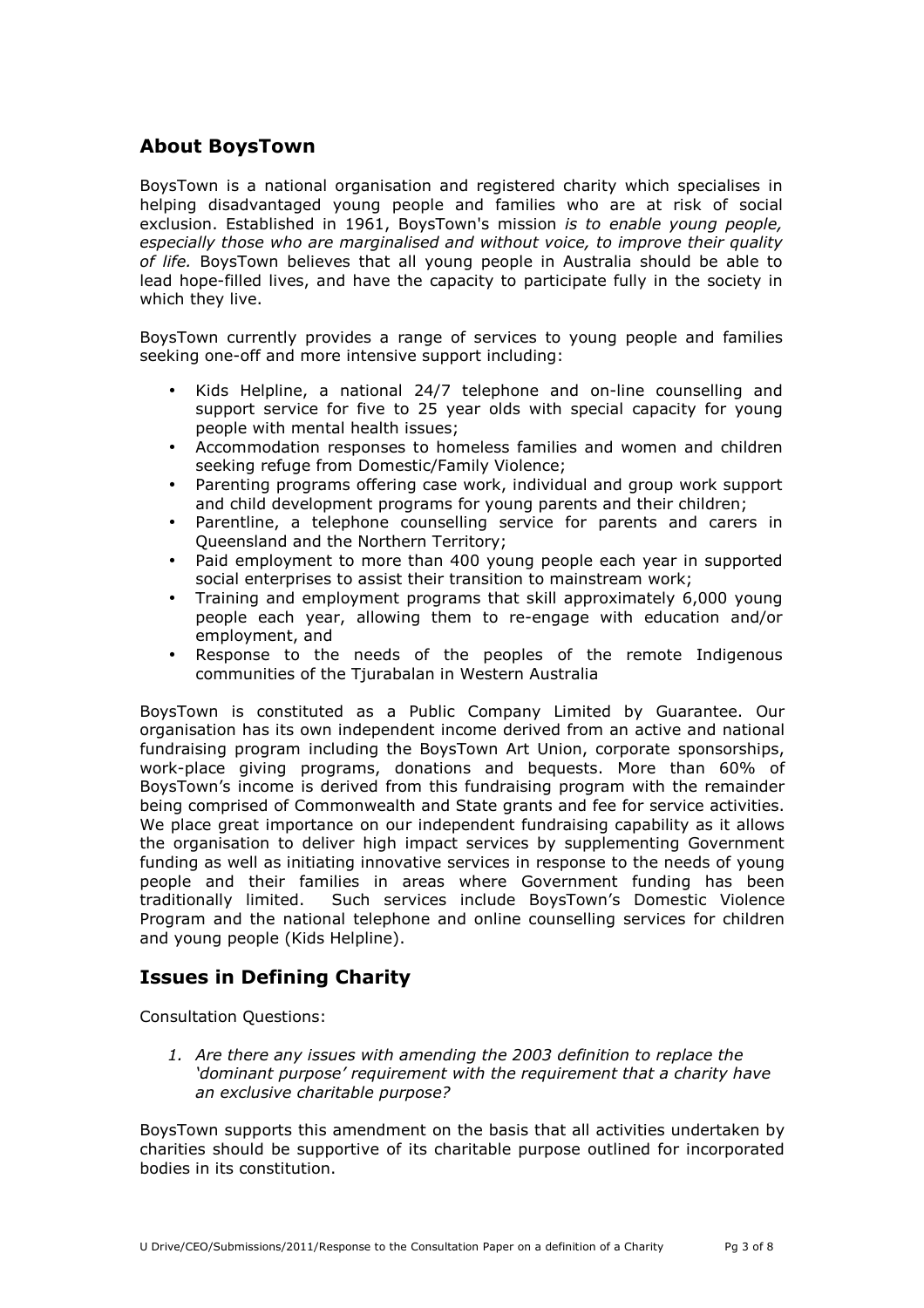*2. Does the decision by the New South Wales Administrative Tribunal provide sufficient clarification on the circumstances when a peak body can be a charity or is further clarification required?* 

 The principle underpinning this decision, namely that the Peak organisation's level of integration and commonality of purpose with its organisational membership determines its charitable status is supported by BoysTown. Peak organisations such as Catholic Social Services Australia are critical to the work of both Government and Not for Profit organisations in providing real time information regarding trends in service delivery and other research to inform the development and implementation of social policy. Consequently Peak organisations generally undertake a key advocacy role which should be positively recognised when considering their charitable status.

 *3. Are any changes required to the Charities Bill 2003 to clarify the meaning of 'public' or 'sufficient section of the community'?* 

 The sections of the Consultation Paper relating to this question once again raises the issues associated with charitable purpose and the level at which charitable organisations can deliver services consistent with purpose. For example, an organisation's charitable purpose may relate to a significant section of the population but due to a limited funding base it may only be able to provide services to a small number of clients in the target group. Consequently in determining public benefit a greater emphasis should be placed on assessing the potential public benefit of the charitable purpose rather than the actual numbers of people directly receiving benefit from the service which may be limited due to funding considerations. There are so many possible scenarios in relation to this matter that we believe that the Australian Charities and Not for Profit Commission should be allocated the responsibility and power to individually assess this issue when registering individual organisations as charitable, where the actual number of clients receiving benefit from the service is limited. The transparency of this process would be enhanced by the Commission developing a framework in partnership with the Not for Profit and Charitable sector in relation to the determination of public benefit.

#### *4. Are changes to the Charities Bill 2003 necessary to ensure beneficiaries with family ties (such as native title holders) can receive benefits from charities?*

 This issue requires extensive consultation with Aboriginal organisations and communities. Subsequently BoysTown prefers not to respond at this stage until the wishes of Aboriginal and Torres Strait Islander people are known.

 *5. Could the term 'for the public benefit' be further clarified, for example, by including additional principles outlined in ruling TR 2011/D2 or as contained in the Scottish, Ireland, and Northern Ireland definitions or in the guidance material of the Charities Commission of England and Wales?* 

 BoysTown supports the principles outlined in TR 2011/D2 and believes that this ruling provides a useful base for the development of a statutory definition of public benefit for inclusion into legislation. However in the implementation of this legislation it is our view that the Australian Charities and Not for Profit Commission should take the lead role in the development of the public benefit test framework in partnership with the Not for Profit and Charitable sector. The development of this framework needs to emerge from extensive consultation with the Not for Profit sector. Furthermore it is our view that the public benefit test should not just be applied at the registration stage for a charity. It is our view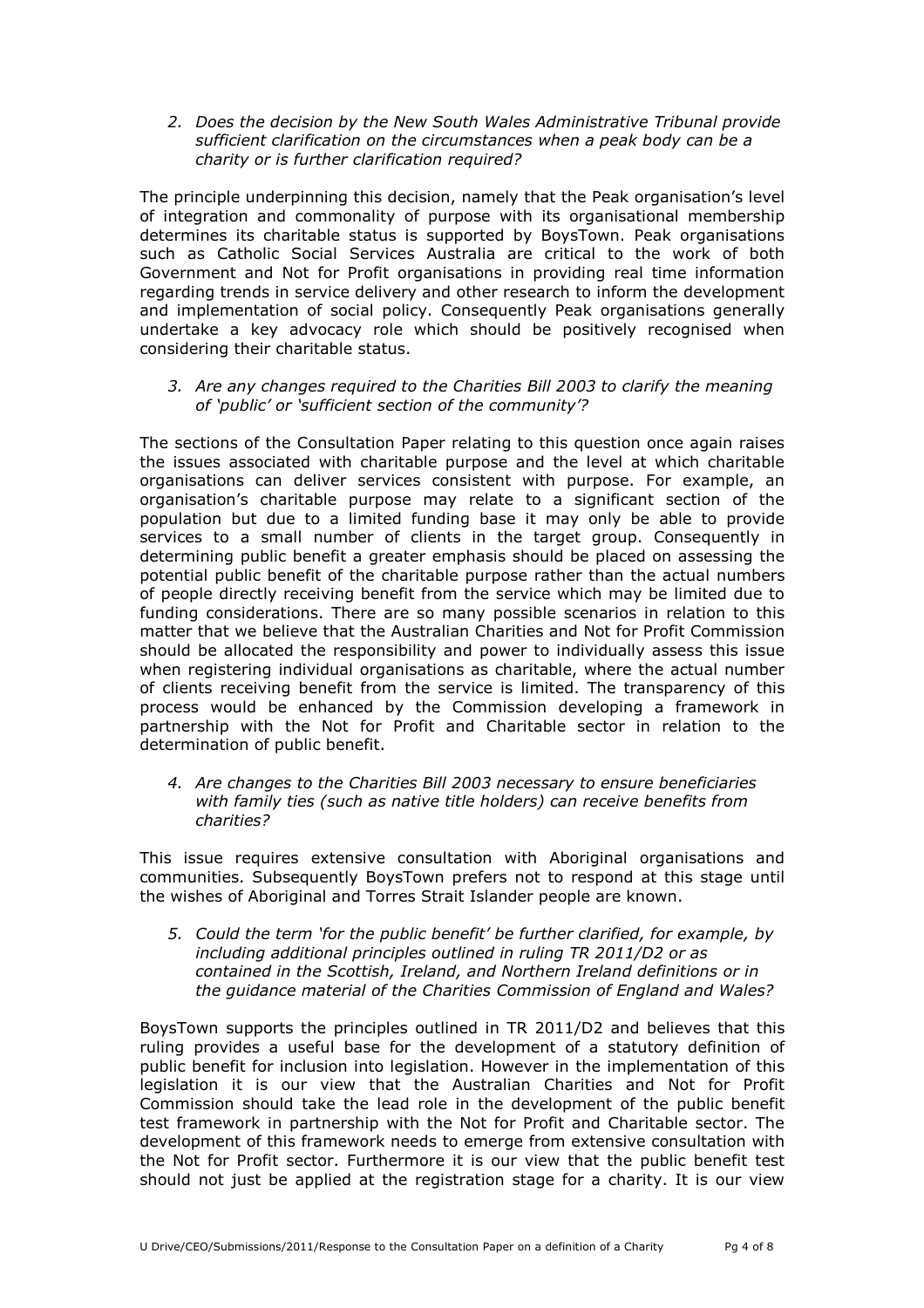that the public benefit test should be regularly applied every 2-3 years to all registered charities to ensure that these organisations continue to operate consistently with the community's interest. This will promote public trust in the charitable sector.

 *6. Would the approach taken by England and Wales of relying on the common law and providing guidance on the meaning of public benefit, be preferable on the grounds it provides greater flexibility?* 

 As stated in relation to Question 5 it would be our view that there should be both a statutory definition of public benefit grounded in the principles outlined in ruling TR 2011/D2 and incorporated into legislation, together with an administrative framework implemented by the Australian Charities and Not for Profit Commission. Any changes linked to the evolution of common law would inform the progressive and ongoing application of both the legislation and the administrative frameworks in relation to the public benefit test.

 *7. What are the issues with requiring an existing charity or an entity seeking approval as a charity to demonstrate they are for the public benefit?* 

 As stated, BoysTown supports the view that charities need to demonstrate that their purposes and operations are of public benefit. Although it is recognised that there may be some initial cost in meeting this test, this expense is justified in terms of increased public confidence and trust in the Charity and Not for Profit sector. The only caveat on this support is that the administrative procedure for the implementation of the public benefit test needs to be developed in partnership with the Not for Profit and Charity sector. As previously noted the application of a public benefit test should be ongoing and applied every 2-3 years to promote continuing public confidence in the sector.

 *8. What role should the ACNC have in providing assistance to charities in demonstrating this test, and also in ensuring charities demonstrate their continued meeting of this test?* 

 The ACNC needs to provide clear criteria, guidelines, tools and training in relation to the implementation of the public benefit test. The ACNC could also promote the value of the accreditation system within the community as a way of increasing public confidence in charities. Accredited charities could be listed on the ACNC website to inform the public as to the legitimacy of organisations.

 *9. What are the issues for entities established for the advancement of religion or education if the presumption of benefit is overturned?* 

No response.

- *10. Are there any issues with the requirement that the activities of a charity be in furtherance or in aid of its charitable purpose?*
- *11. Should the role of activities in determining an entity's status as a charity be further clarified in the definition?*

 BoysTown supports the principle based on the High Court ruling in the *Word Investment* decision that activities undertaken by a charitable entity need not always be intrinsically charitable for the institution as a whole to be classed as charitable. Charities are operating in a hostile operational environment marked by rising costs. The introduction of the carbon tax and the likely outcome from the current action in the Fair Work Australia Commission which will see significant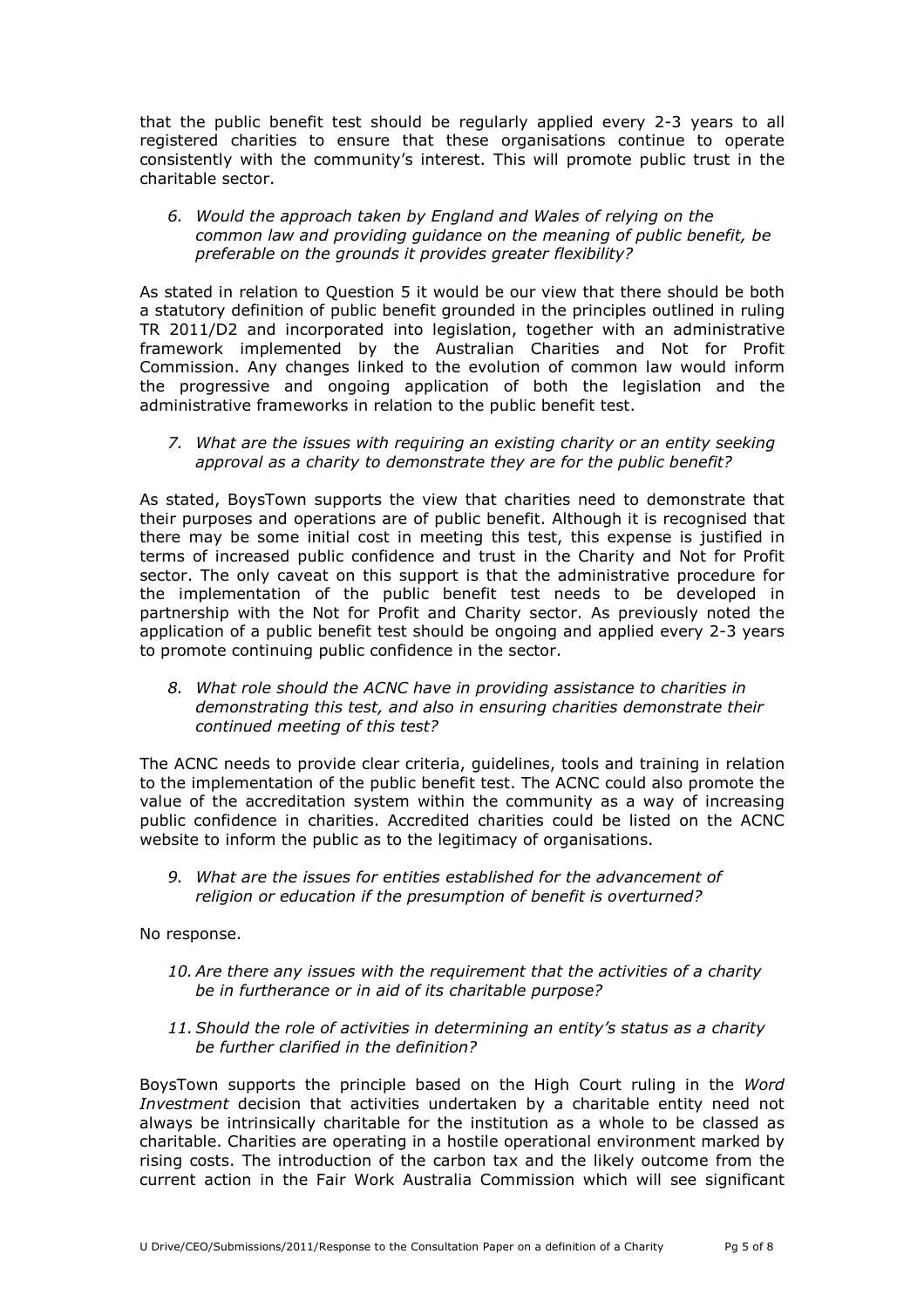increases in the salaries of staff employed by charities demonstrate this claim. Not for Profit organisations are not fully funded by Government. The Productivity Commission Inquiry into the Not for Profit Sector found that overall, Government funding contributed only one third of the funding of economically significant organisations in the sector. For Not for Profits delivering health, education and social services Government direct funding support accounted for about half of these organisations' incomes. Furthermore, philanthropic gifts such as donations, bequests and legacies only make up about 10% of income<sup>1</sup>. Consequently to meet rising costs in service delivery and to be sustainable, Not for Profits are required to develop diversified income streams that may occasionally involve activities of a more commercial nature. Consequently BoysTown believes that the definition of a charity needs to include recognition that while not all activities will be charitable all activities undertaken needs to be in furtherance of the entity's charitable purpose.

#### *12. Are there any issues with the suggested changes to the Charities Bill as outlined above to allow charities to engage in political activities?*

 BoysTown supports the suggested amendments to the Charities Bill 2003 as outlined in Section 108-09. We are encouraged that the Treasury Department recognises that advocacy focused on changing Government policy or the Law is a legitimate activity of Charities in striving to achieve their purpose.

 *13. Are there any issues with prohibiting charities from advocating a political party, or supporting or opposing a candidate for political office?* 

 Similarly BoysTown supports the suggested amendments to the Charities Bill 2003 outlined in Section 112 that would prohibit party political activities.

- *14. Is any further clarification required in the definition on the types of legal entity which can be used to operate a charity?*
- *15. In the light of the Central Bayside decision is the existing definition of 'government body' in the Charities Bill 2003 adequate?*

BoysTown does not wish to provide a response to either of these questions

- *16. Is the list of charitable purposes in the Charities Bill 2003 and the Extension of Charitable Purposes Act 2004 an appropriate list of charitable purposes?*
- *17. If not, what other charitable purposes have strong public recognition as charitable which would improve clarity if listed?*

 BoysTown is supportive of the list of charitable purposes listed in the fore mentioned pieces of legislation. The concern that in the future there may be emerging issues that quite legitimately should be seen as charity purposes but be outside the scope of legislation could be dealt with by providing the Australian Charities and Not for Profit Commission with administrative discretion to adjudicate on these matters. The Commission could be provided with the regulatory power to accept a new charity purpose as part of the registration process if it believed that the purpose was beneficial to the community.

 $\overline{a}$ 

<sup>&</sup>lt;sup>1</sup> Productivity Commission, 2009, *Contribution of the Not-for-Profit Sector*, Draft Research Report, Canberra. Section 7.1-2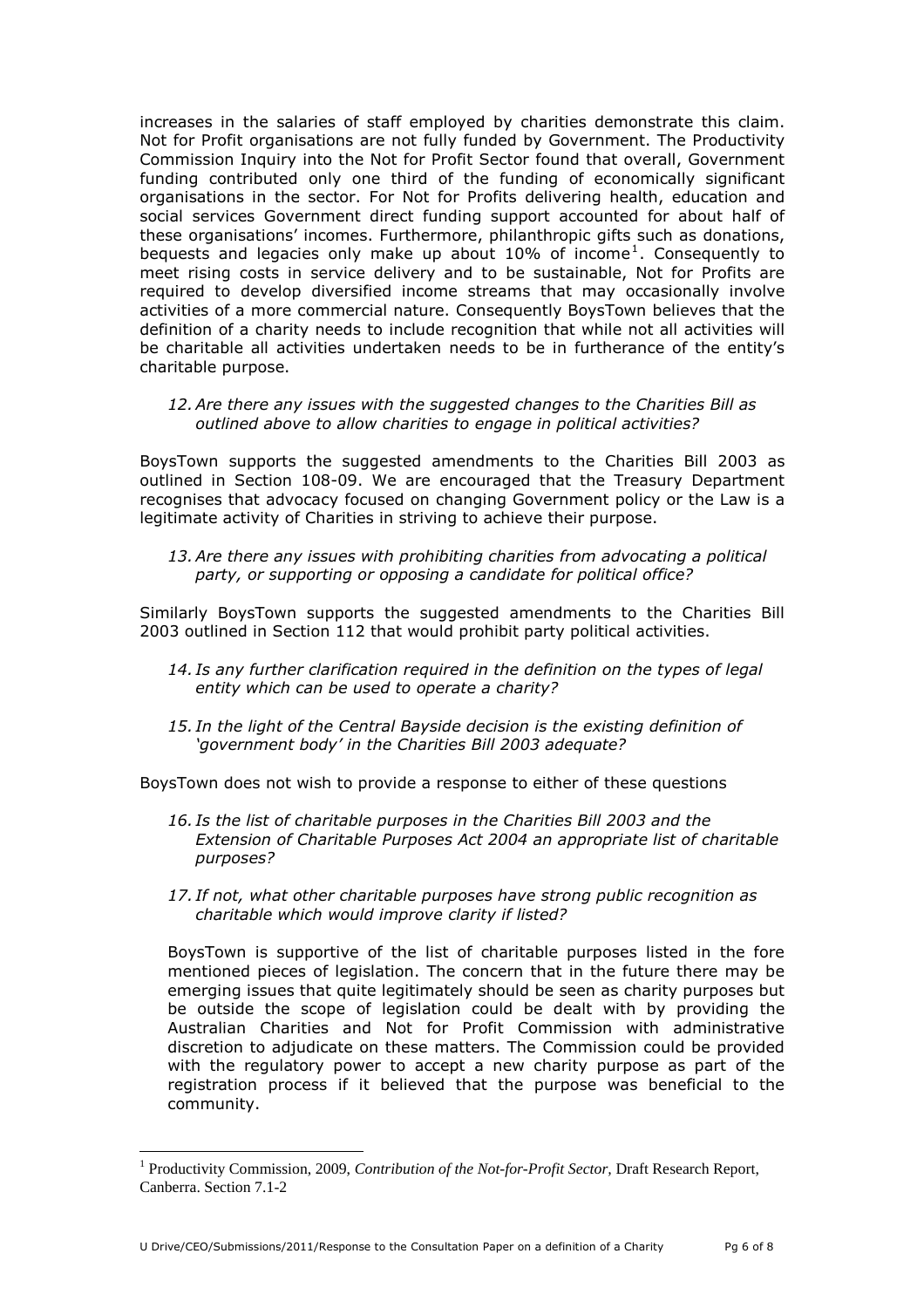*18. What changes are required to the Charities Bill 2003 and other Commonwealth, State and Territory laws to achieve a harmonised definition of charity?* 

 BoysTown strongly supports the need for the harmonisation of fundraising legislation and for any nationally consistent legislation to be administered through the Australian Charities and Not for Profit Commission. The BoysTown Art Union is the major source of funding for our services. To operate this Art Union and other fundraising activities BoysTown needs to comply with different State based legislation and regulations relating to Art Unions and fundraising. There are inconsistencies between each State in relation to their respective legislation requirements as well as differences between legislation relating to Art Unions and fundraising within singular State jurisdictions. Reporting and compliance standards also vary and are contradictory between States. Registration of Not for Profit organisations with the Australian Charities and Not for Profit Commission should be sufficient accreditation to operate fundraising activities across States without the need for individual registrations in each State as is currently required.

 Furthermore, current Commonwealth and State based legislation does not provide a consistent framework for online fundraising. There is a multiplicity of inconsistent and overlapping legislation governing this activity. For example BoysTown operates and advertises its on-line fundraising in compliance with:

- • The Queensland Government's Charitable and Non-Profit Gaming Act 1999 (Category 3); Charitable and Non-Profit Gaming Regulation 1999; Collections Act 1966; Charitable Funds Act 1958; Collections Regulation 2008;
- • The Victorian Government's Gambling Regulation Act 2003 and the Gambling Regulation Regulations 2005; The Fundraising Act 1998; Fundraising Regulations 2009;
- The New South Wales Lotteries and Art Unions Act 1901; NSW Lotteries and Art Unions Regulation 2007; Charitable Fundraising Act 1991 No 69; Charitable Fundraising Regulations 2008;
- The WA Charitable Collections Act (1946); Charitable Collections Regulations 1947;
- SA Collections for Charitable Purposes Act 1939;
- The Australian Capital Territory Lotteries Act 1964 ;
- • The Federal Government's Interactive Gambling Act 2001; Interactive Gambling Regulations 2001;
- The Federal Government's Trade Practices Act 1974;
- The Federal Government's SPAM Act 2003;
- The Federal Government's Privacy Act 1988;
- • Multi-jurisdictional Responsible Play Guidelines;
- The Fundraising Institute of Australia's "Standard of Electronic Practice" 2008;
- The Australian Direct Marketing Association's "Code of Practice" in particular its Ecommerce Standards;
- The Australian Association of National Advertising "Code of Ethics"

 The administrative costs and activities required to manage this inconsistent and duplicative regulatory framework reduces the level of funds for services and reduces organisational efficiency.

reduces organisational efficiency.<br>Consequently we urge that action be expedited through the Council of Australian Governments to seek agreement on this legislative framework for the definition of charities and then to immediately commence work on harmonising fundraising legislation. As stated this is an urgent priority for charitable organisations that